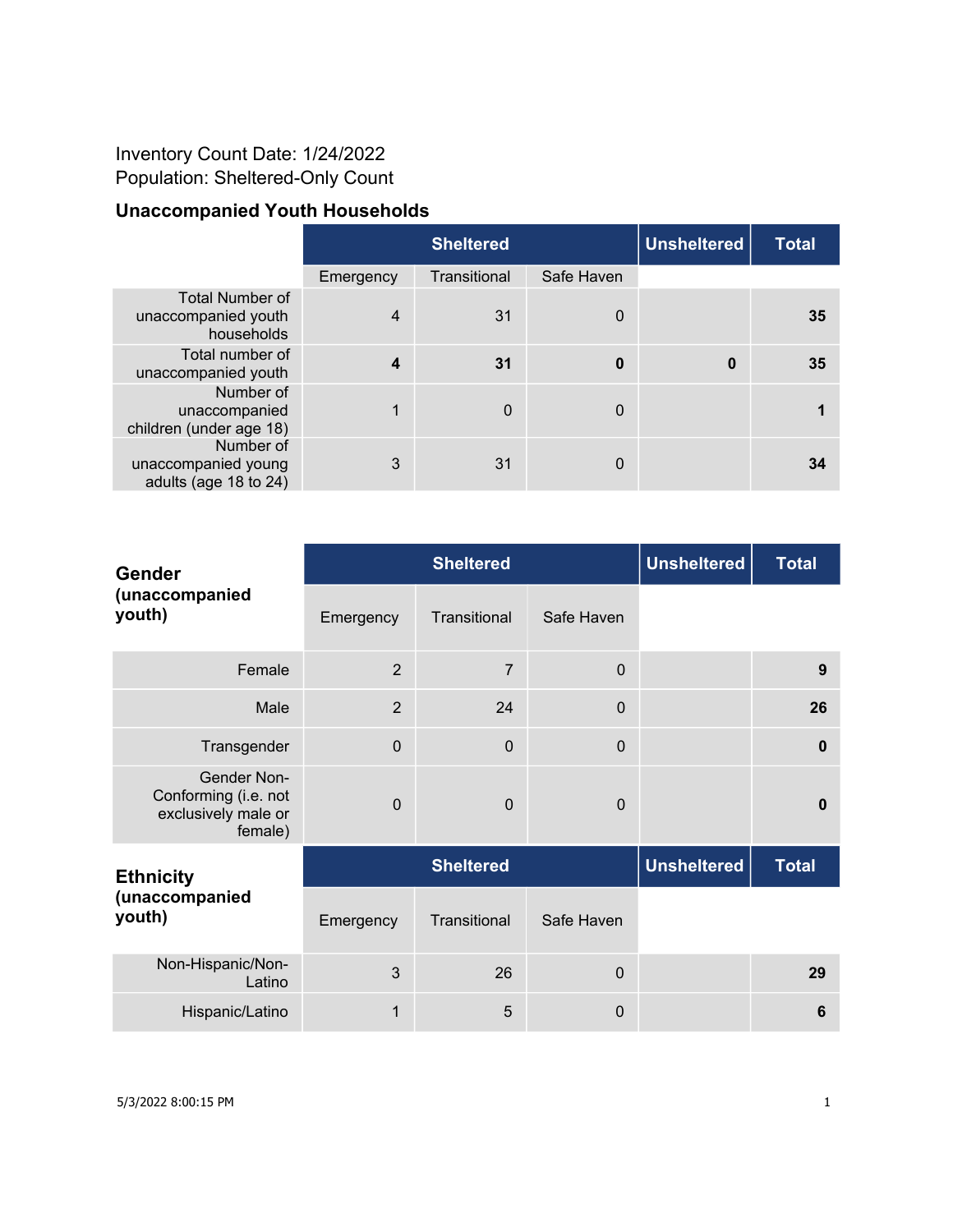Point-in-Time Count FL-520 Citrus, Hernando, Lake, Sumter Counties CoC (2022)

| Race<br>(unaccompanied<br>youth)                    |                | <b>Sheltered</b> | <b>Unsheltered</b> | <b>Total</b> |    |
|-----------------------------------------------------|----------------|------------------|--------------------|--------------|----|
|                                                     | Emergency      | Transitional     | Safe Haven         |              |    |
| White                                               | $\overline{4}$ | 19               | $\mathbf 0$        |              | 23 |
| <b>Black or African-</b><br>American                | $\Omega$       | 10               | $\mathbf 0$        |              | 10 |
| Asian                                               | $\overline{0}$ | 1                | 0                  |              |    |
| American Indian or<br>Alaska Native                 | $\overline{0}$ | $\Omega$         | 0                  |              | 0  |
| Native Hawaiian or<br><b>Other Pacific Islander</b> | $\Omega$       | $\mathbf 0$      | $\mathbf 0$        |              | 0  |
| <b>Multiple Races</b>                               | 0              | 1                | 0                  |              |    |

| <b>Chronically</b><br><b>Homeless</b> |           | <b>Sheltered</b> | <b>Unsheltered</b> | Total |  |
|---------------------------------------|-----------|------------------|--------------------|-------|--|
| (unaccompanied<br>youth)              | Emergency | Transitional     | Safe<br>Haven      |       |  |
| Total number of persons               |           |                  |                    |       |  |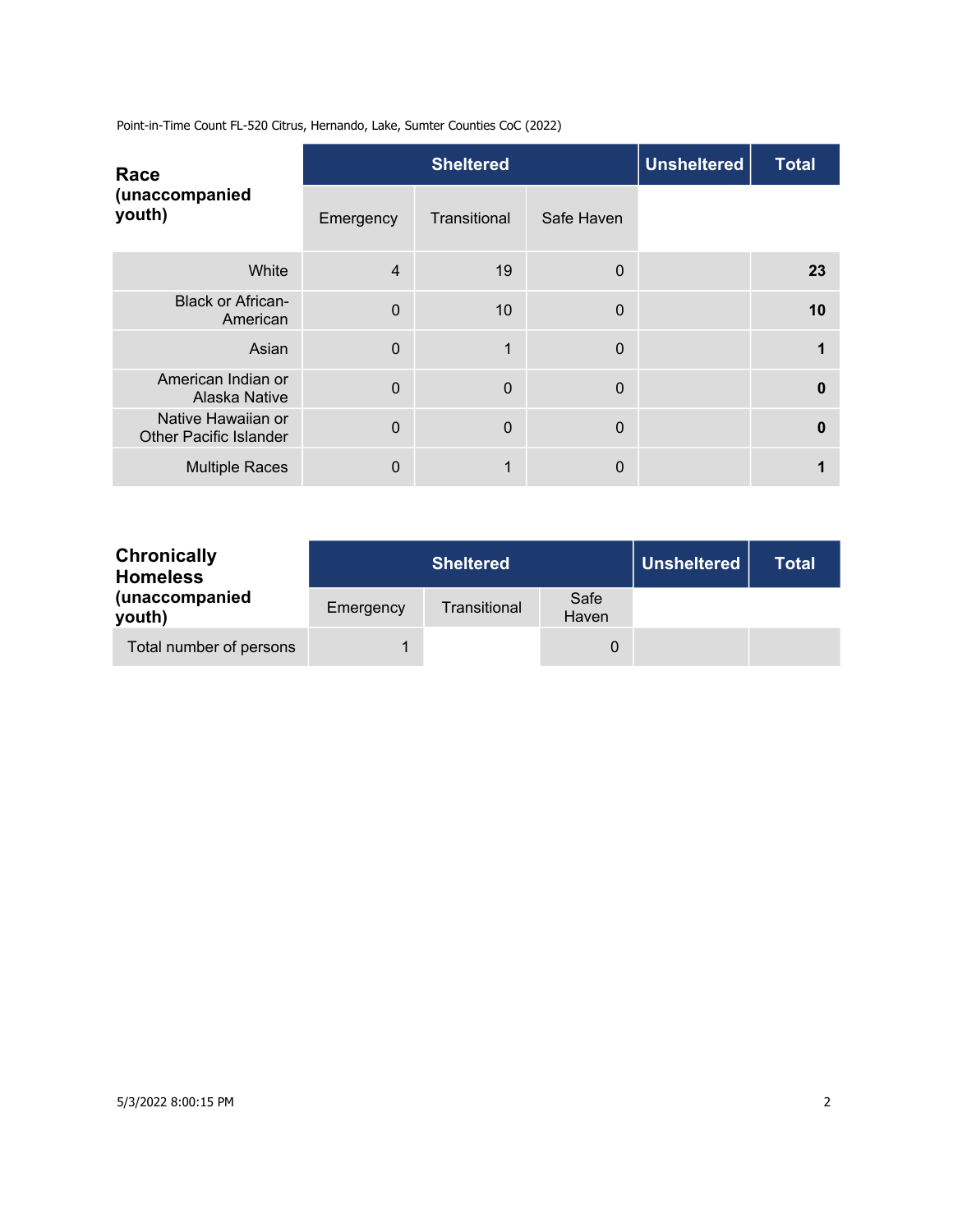## **Parenting Youth Households** Inventory Count Date: 1/24/2022 Population: Sheltered-Only Count

|                                                                                                                     | <b>Sheltered</b>        |                         | <b>Unsheltered</b> | <b>Total</b> |
|---------------------------------------------------------------------------------------------------------------------|-------------------------|-------------------------|--------------------|--------------|
|                                                                                                                     | Emergency               | Transitional            |                    |              |
| Total number of parenting<br>youth households                                                                       | 2                       | 3                       |                    | 5            |
| Total number of persons in<br>parenting youth households                                                            | $\overline{\mathbf{4}}$ | 8                       | $\boldsymbol{0}$   | 12           |
| <b>Total Parenting Youth (youth</b><br>parents only)                                                                | $\overline{2}$          | $\overline{\mathbf{4}}$ | $\boldsymbol{0}$   | 6            |
| <b>Total Children in Parenting</b><br>Youth Households                                                              | 2                       | $\overline{4}$          | $\mathbf 0$        | 6            |
| Number of parenting youth<br>(under age 18)                                                                         | $\mathbf 0$             | $\mathbf 0$             |                    | $\bf{0}$     |
| Children in households with<br>parenting youth under age<br>18 (children under age 18<br>with parent under 18)      | $\overline{0}$          | $\overline{0}$          |                    | $\bf{0}$     |
| Number of parenting youth<br>(age 18 to 24)                                                                         | 2                       | $\overline{4}$          |                    | 6            |
| Children in households with<br>parenting youth age 18 to<br>24 (children under age 18<br>with parents under age 25) | $\overline{2}$          | $\overline{4}$          |                    | 6            |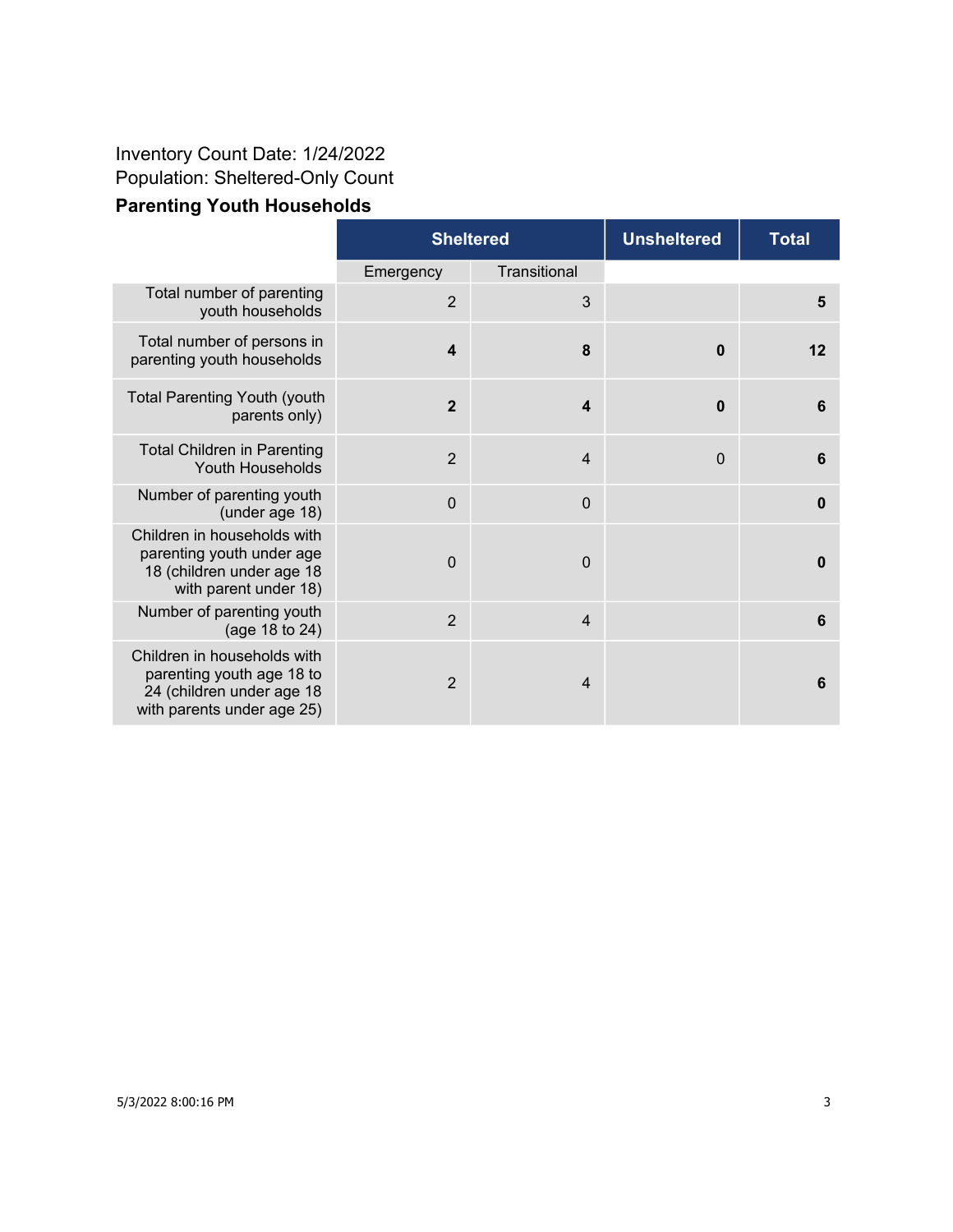Point-in-Time Count FL-520 Citrus, Hernando, Lake, Sumter Counties CoC (2022)

| <b>Gender</b><br>(parenting youth)                                       |             | <b>Sheltered</b> | <b>Unsheltered</b> | <b>Total</b> |
|--------------------------------------------------------------------------|-------------|------------------|--------------------|--------------|
|                                                                          | Emergency   | Transitional     |                    |              |
| Female                                                                   | 2           | $\overline{4}$   |                    | 6            |
| Male                                                                     | $\mathbf 0$ | $\mathbf 0$      |                    | $\bf{0}$     |
| Transgender                                                              | $\Omega$    | $\mathbf 0$      |                    | $\mathbf{0}$ |
| <b>Gender Non-Conforming</b><br>(i.e. not exclusively male or<br>female) | $\Omega$    | $\overline{0}$   |                    | 0            |

| <b>Ethnicity</b><br>(parenting youth) | <b>Sheltered</b> |              | <b>Unsheltered</b> | <b>Total</b> |
|---------------------------------------|------------------|--------------|--------------------|--------------|
|                                       | Emergency        | Transitional |                    |              |
| Non-Hispanic/Non-Latino               | $\overline{2}$   | 3            |                    | 5            |
| Hispanic/Latino                       | $\mathbf 0$      |              |                    |              |

| Race<br>(parenting youth)                    |                | <b>Sheltered</b> | <b>Unsheltered</b> | <b>Total</b> |
|----------------------------------------------|----------------|------------------|--------------------|--------------|
|                                              | Emergency      | Transitional     |                    |              |
| White                                        | 2              | 1                |                    | 3            |
| <b>Black or African-American</b>             | $\overline{0}$ | 3                |                    | 3            |
| Asian                                        | $\Omega$       | $\Omega$         |                    | $\mathbf{0}$ |
| American Indian or Alaska<br><b>Native</b>   | $\Omega$       | $\mathbf 0$      |                    | 0            |
| Native Hawaiian or Other<br>Pacific Islander | $\Omega$       | $\Omega$         |                    | $\mathbf{0}$ |
| <b>Multiple Races</b>                        | $\mathbf{0}$   | 0                |                    | 0            |